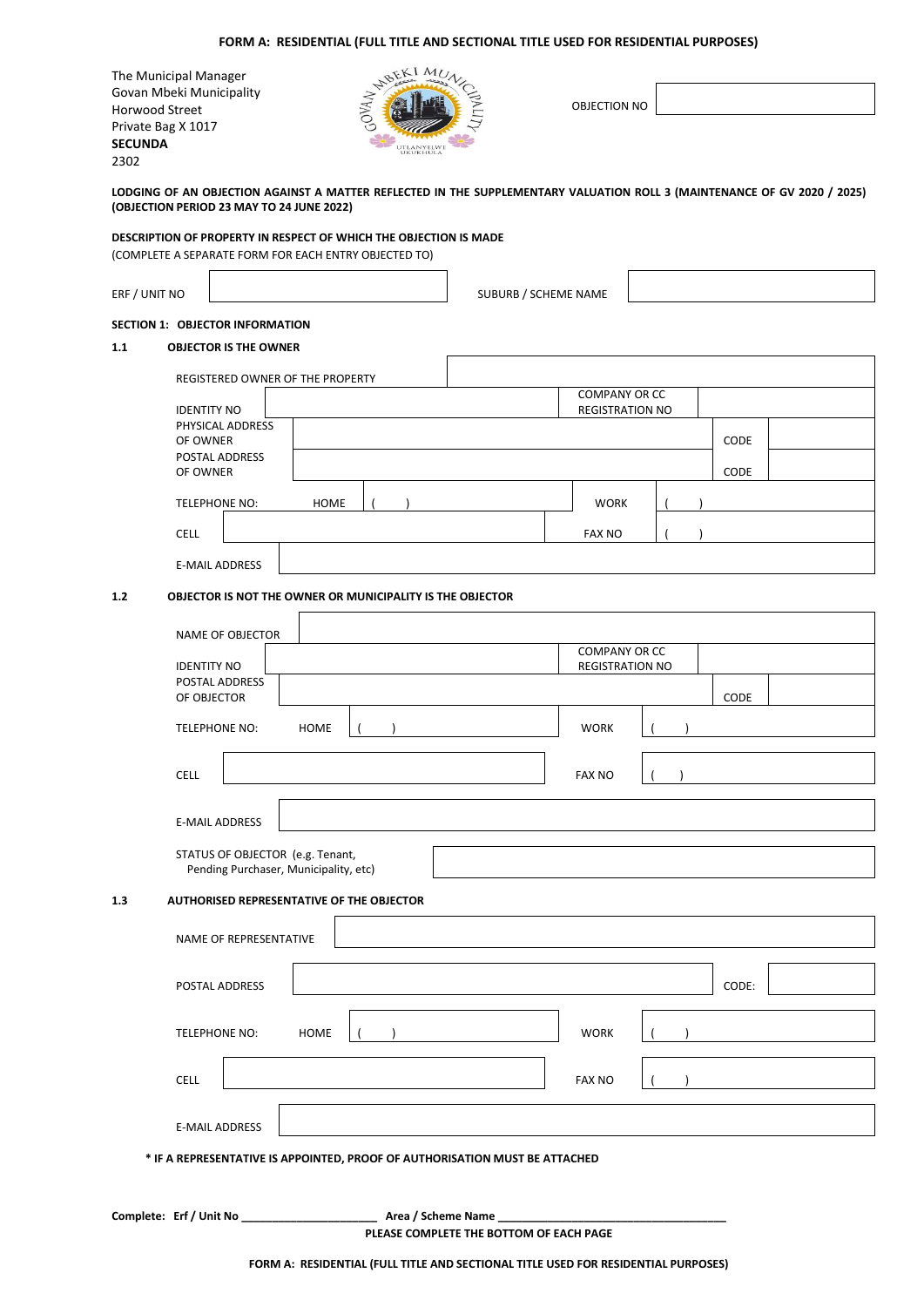## **SECTION 2: PROPERTY DETAILS (FOR SECTIONAL TITLES SEE SECTION 4)**

| PHYSICAL ADDRESS                                                                                                                              |                  |                      |     |                 |                           |                                                           |                   |                             | CODE        |          |                   |                |
|-----------------------------------------------------------------------------------------------------------------------------------------------|------------------|----------------------|-----|-----------------|---------------------------|-----------------------------------------------------------|-------------------|-----------------------------|-------------|----------|-------------------|----------------|
| <b>EXTENT OF PROPERTY</b>                                                                                                                     |                  |                      |     |                 | m <sup>2</sup>            |                                                           |                   |                             |             |          |                   |                |
| MUNICIPAL ACCOUNT NO                                                                                                                          |                  |                      |     |                 |                           |                                                           |                   | (if available)              |             |          |                   |                |
| NAME OF BOND HOLDER                                                                                                                           |                  |                      |     |                 | REGISTERED AMOUNT OF BOND |                                                           |                   |                             |             |          |                   |                |
|                                                                                                                                               |                  |                      |     |                 |                           |                                                           |                   | (if available)              |             |          |                   |                |
| PROVIDE FULL DETAILS OF ALL SERVITUDES, ROAD PROCLAMATIONS OR OTHER ENDORSEMENTS AGAINST THE PROPERTY (if applicable)                         |                  |                      |     |                 |                           |                                                           |                   |                             |             |          |                   |                |
|                                                                                                                                               |                  |                      |     |                 |                           |                                                           |                   |                             |             |          |                   |                |
| SERVITUDE NO                                                                                                                                  |                  |                      |     |                 |                           |                                                           |                   | AFFECTED AREA               |             |          |                   | m <sup>2</sup> |
| IN FAVOUR OF                                                                                                                                  |                  |                      |     |                 |                           |                                                           |                   |                             |             |          |                   |                |
| FOR WHAT PURPOSE                                                                                                                              |                  |                      |     |                 |                           |                                                           |                   |                             |             |          |                   |                |
| WAS COMPENSATION PAID?                                                                                                                        |                  |                      | YES |                 | <b>NO</b>                 |                                                           |                   |                             |             |          |                   |                |
| IF YES:-                                                                                                                                      |                  |                      |     |                 |                           |                                                           |                   |                             |             |          |                   |                |
|                                                                                                                                               | DATE OF PAYMENT  |                      |     |                 |                           |                                                           | <b>AMOUNT</b>     |                             | R           |          |                   |                |
| SECTION 3: DESCRIPTION OF RESIDENTIAL DWELLING (FOR SECTIONAL TITLES SEE SECTION 4)<br>(INDICATE NUMBER OR STATE YES / NO IN APPROPRIATE BOX) |                  |                      |     |                 |                           |                                                           |                   |                             |             |          |                   |                |
| <b>MAIN DWELLING</b>                                                                                                                          |                  |                      |     |                 |                           |                                                           |                   |                             |             |          |                   |                |
| NO OF BEDROOMS                                                                                                                                |                  |                      |     | NO OF BATHROOMS |                           | <b>KITCHEN</b>                                            |                   |                             | LOUNGE      |          |                   |                |
| DINING ROOM                                                                                                                                   |                  |                      |     | <b>ROOM</b>     | LOUNGE WITH DINING        | <b>STUDY</b>                                              |                   |                             |             | PLAYROOM |                   |                |
| <b>TELEVISION ROOM</b>                                                                                                                        |                  |                      |     | LAUNDRY         |                           | SEPARATE<br><b>TOILET</b>                                 |                   |                             |             |          |                   |                |
| <b>OTHER</b>                                                                                                                                  |                  |                      |     |                 |                           | <b>OTHER</b>                                              |                   |                             |             |          |                   |                |
| <b>OTHER</b>                                                                                                                                  |                  |                      |     |                 |                           | <b>OTHER</b>                                              |                   |                             |             |          |                   |                |
| <b>OUTBUILDINGS</b>                                                                                                                           |                  |                      |     |                 |                           |                                                           |                   |                             |             |          |                   |                |
| NO OF GARAGES                                                                                                                                 |                  |                      |     |                 |                           | SIZE OF MAIN<br><b>DWELLING</b>                           |                   |                             |             |          |                   | m <sup>2</sup> |
| <b>GRANNY FLAT / ROOMS</b>                                                                                                                    |                  |                      |     |                 |                           |                                                           |                   | <b>SIZE OF OUTBUILDINGS</b> |             |          |                   | m <sup>2</sup> |
| <b>OTHER</b>                                                                                                                                  |                  |                      |     |                 |                           | SIZE OF OTHER<br><b>BUILDINGS</b>                         |                   |                             |             |          |                   | m <sup>2</sup> |
| OTHER BUILDINGS (ATTACH ANNEXURE)                                                                                                             |                  |                      |     |                 |                           | <b>TOTAL BUILDING SIZE</b>                                |                   |                             |             |          |                   | m <sup>2</sup> |
| OTHER:                                                                                                                                        |                  |                      |     |                 |                           |                                                           |                   |                             |             |          |                   |                |
|                                                                                                                                               |                  | <b>SWIMMING POOL</b> |     |                 | <b>TENNIS COURT</b>       | GOOD                                                      |                   | AVERAGE                     | <b>POOR</b> |          |                   |                |
|                                                                                                                                               | <b>BORE HOLE</b> |                      |     |                 | GARDEN                    |                                                           |                   |                             |             |          |                   |                |
|                                                                                                                                               | <b>OTHER</b>     |                      |     |                 | <b>OTHER</b>              |                                                           |                   |                             |             |          |                   |                |
| FENCING:                                                                                                                                      |                  |                      |     | <b>FRONT</b>    | <b>BACK</b>               |                                                           | SIDE <sub>1</sub> |                             |             |          | SIDE <sub>2</sub> |                |
|                                                                                                                                               | <b>TYPE</b>      |                      |     |                 |                           |                                                           |                   |                             |             |          |                   |                |
|                                                                                                                                               | <b>HEIGHT</b>    |                      |     |                 |                           |                                                           |                   |                             |             |          |                   |                |
| DRIVE WAY: (e.g. Bricks, pavers)                                                                                                              |                  |                      |     |                 |                           |                                                           |                   |                             |             |          | Tick: V           |                |
|                                                                                                                                               |                  |                      |     |                 |                           | IS YOUR PROPERTY SITUATED IN<br>A BOOMED AREA OR SECURITY |                   |                             |             |          | YES               | NO.            |

|      | <b>GENERAL CONDITION OF PROPERTY:</b> | (Tick       | ×. |  |
|------|---------------------------------------|-------------|----|--|
| GOOD | AVERAGE                               | <b>POOR</b> |    |  |

**Complete: Erf / Unit No \_\_\_\_\_\_\_\_\_\_\_\_\_\_\_\_\_\_\_\_ Area / Scheme Name \_\_\_\_\_\_\_\_\_\_\_\_\_\_\_\_\_\_\_\_\_\_\_\_\_\_\_\_\_**

OTHER FEATURES: \_\_\_\_\_\_\_\_\_\_\_\_\_\_\_\_\_\_\_\_\_\_\_\_\_\_\_\_\_\_\_\_\_\_\_\_\_\_\_\_\_\_\_\_\_\_\_\_\_\_\_\_\_\_\_\_\_\_\_\_\_\_\_\_\_\_\_\_\_\_\_\_\_\_\_\_\_\_\_\_\_\_\_\_\_\_\_\_\_\_\_\_\_\_\_\_

**PLEASE COMPLETE THE BOTTOM OF EACH PAGE**

**FORM A: RESIDENTIAL (FULL TITLE AND SECTIONAL TITLE USED FOR RESIDENTIAL PURPOSES)**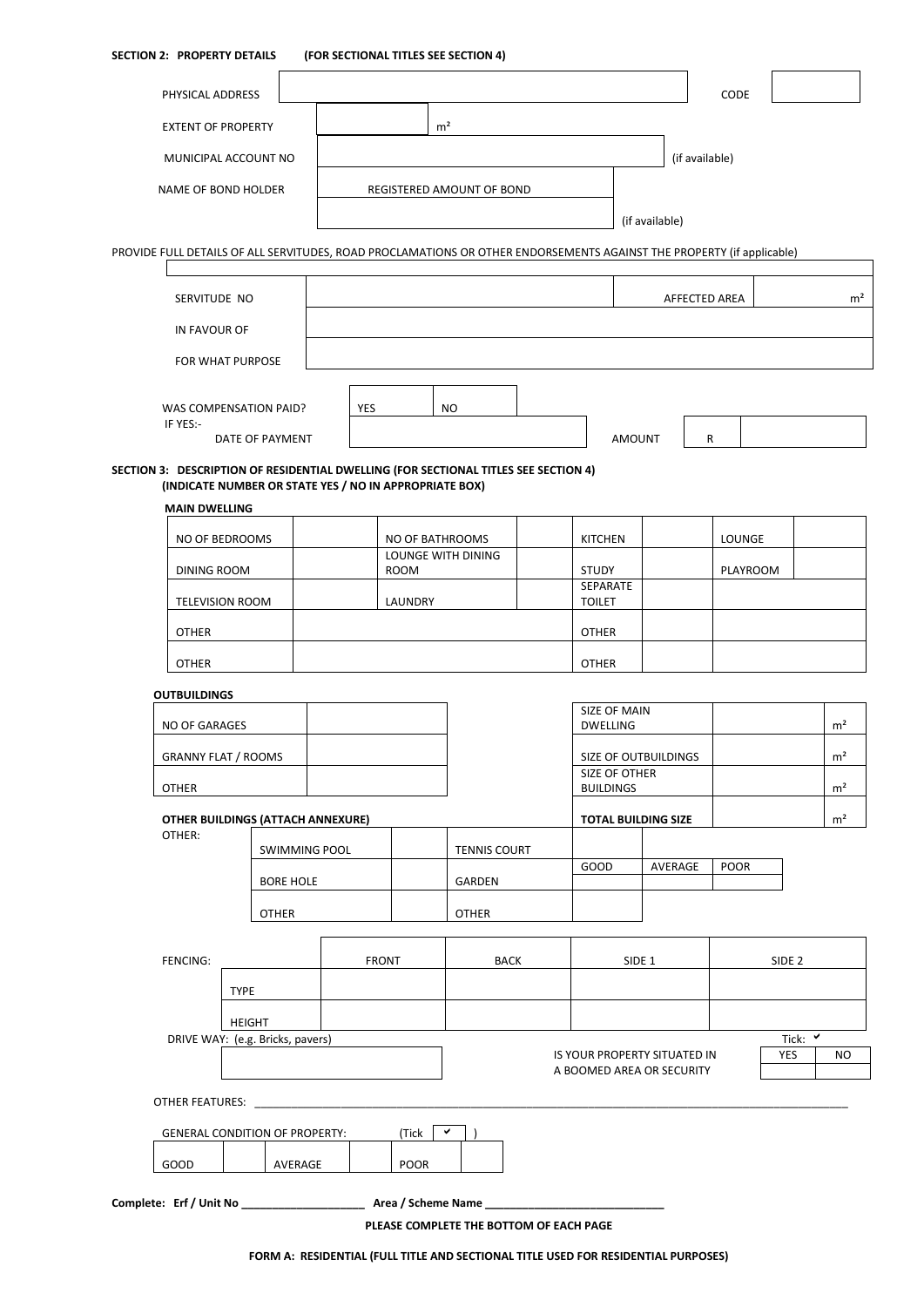## **SECTION 4: SECTIONAL TITLE UNITS**

| <b>SCHEME</b><br>N <sub>O</sub>         | NAME OF SCHEME | FLAT NO<br>DOOR NO: | <b>UNIT</b><br><b>SIZE</b> | m <sup>2</sup> |
|-----------------------------------------|----------------|---------------------|----------------------------|----------------|
| <b>NAME OF</b><br><b>MANAGING AGENT</b> |                | <b>TEL NO</b>       |                            |                |

INDICATE NUMBER OR STATE YES / NO IN APPROPRIATE BOX

| NO OF BEDROOMS         | NO OF BATHROOMS    | KITCHEN       | LOUNGE   |  |
|------------------------|--------------------|---------------|----------|--|
|                        | LOUNGE WITH DINING |               |          |  |
| DINING ROOM            | <b>ROOM</b>        | <b>STUDY</b>  | PLAYROOM |  |
|                        |                    | SEPARATE      |          |  |
| <b>TELEVISION ROOM</b> | LAUNDRY            | <b>TOILET</b> |          |  |
|                        |                    |               |          |  |
| <b>OTHER</b>           |                    | <b>OTHER</b>  |          |  |
|                        |                    |               |          |  |
| <b>OTHER</b>           |                    | <b>OTHER</b>  |          |  |

| <b>COMMON PROPERTY CONSISTS OF:</b> | GARAGE:        | m <sup>2</sup> |
|-------------------------------------|----------------|----------------|
|                                     |                |                |
| <b>SWIMMING POOL</b>                | <b>CARPORT</b> | m <sup>2</sup> |
|                                     | <b>OPEN</b>    |                |
| <b>TENNIS COURT</b>                 | <b>PARKING</b> | m <sup>2</sup> |
|                                     | <b>STORE</b>   |                |
| <b>OTHER</b>                        | <b>ROOM</b>    | m <sup>2</sup> |
|                                     |                |                |
| <b>OTHER</b>                        | <b>GARDEN</b>  | m <sup>2</sup> |
|                                     |                |                |
| <b>OTHER</b>                        | <b>OTHER</b>   | m <sup>2</sup> |

MONTHLY LEVY R R R REAS

| GARAGE:        | m <sup>2</sup> |
|----------------|----------------|
| <b>CARPORT</b> | m <sup>2</sup> |
| <b>OPEN</b>    |                |
| <b>PARKING</b> | m <sup>2</sup> |
| <b>STORE</b>   |                |
| <b>ROOM</b>    | m <sup>2</sup> |
| <b>GARDEN</b>  | m <sup>2</sup> |
|                |                |
| <b>OTHER</b>   |                |

#### **SECTION 5: MARKET INFORMATION**

IF YOUR PROPERTY IS CURRENTLY ON THE MARKET, WHAT IS THE ASKING PRICE?

|                      | R |  |                                 | R |
|----------------------|---|--|---------------------------------|---|
| OFFER<br>RECEIVED    | R |  | <b>OFFER</b><br><b>RECEIVED</b> | R |
| <b>NAME OF AGENT</b> |   |  | <b>TEL NO</b>                   |   |

IF YOUR PROPERTY HAS BEEN ON THE MARKET IN THE LAST 3 YEARS, WHAT WAS THE ASKING PRICE?

| <b>OFFER</b><br><b>RECEIVED</b> |  |  |
|---------------------------------|--|--|
| EL NO                           |  |  |
|                                 |  |  |

SALE TRANSACTIONS (OF OTHER PROPERTIES IN THE VICINITY) USED BY THE OBJECTOR IN DETERMINING THE MARKET VALUE OF PROPERTY OBJECTED TO

| ERF / UNIT NO | SUBURB / SCHEME NAME | DATE OF SALE | <b>SELLING PRICE:</b> |
|---------------|----------------------|--------------|-----------------------|
|               |                      |              |                       |
|               |                      |              |                       |
|               |                      |              |                       |

## **SECTION 6: OBJECTION DETAILS**

|                                       | <b>PARTICULARS AS REFLECTED</b><br>IN THE VALUATION ROLL | <b>CHANGES REQUESTED BY OBJECTOR</b> |
|---------------------------------------|----------------------------------------------------------|--------------------------------------|
| DESCRIPTION OF THE PROPERTY / UNIT NO |                                                          |                                      |
| <b>CATEGORY</b>                       |                                                          |                                      |
| PHYSICAL ADDRESS / DOOR NO / FLAT NO  |                                                          |                                      |
| <b>EXTENT</b>                         |                                                          |                                      |
| <b>MARKET VALUE</b>                   |                                                          |                                      |
| <b>NAME OF OWNER</b>                  |                                                          |                                      |

**ADVERSE FEATURES AND / OR FURTHER REASONS IN SUPPORT OF THIS OBJECTION (ANNEXURES CAN BE PROVIDED)**

**Complete: Erf / Unit No \_\_\_\_\_\_\_\_\_\_\_\_\_\_\_\_\_\_\_\_ Area / Scheme Name \_\_\_\_\_\_\_\_\_\_\_\_\_\_\_\_\_\_\_\_\_\_\_\_\_\_\_\_\_**

\_\_\_\_\_\_\_\_\_\_\_\_\_\_\_\_\_\_\_\_\_\_\_\_\_\_\_\_\_\_\_\_\_\_\_\_\_\_\_\_\_\_\_\_\_\_\_\_\_\_\_\_\_\_\_\_\_\_\_\_\_\_\_\_\_\_\_\_\_\_\_\_\_\_\_\_\_\_\_\_\_\_\_\_\_\_\_\_\_\_\_\_\_\_\_\_\_\_\_\_\_\_\_\_\_\_\_\_\_\_\_\_ \_\_\_\_\_\_\_\_\_\_\_\_\_\_\_\_\_\_\_\_\_\_\_\_\_\_\_\_\_\_\_\_\_\_\_\_\_\_\_\_\_\_\_\_\_\_\_\_\_\_\_\_\_\_\_\_\_\_\_\_\_\_\_\_\_\_\_\_\_\_\_\_\_\_\_\_\_\_\_\_\_\_\_\_\_\_\_\_\_\_\_\_\_\_\_\_\_\_\_\_\_\_\_\_\_\_\_\_\_\_\_\_